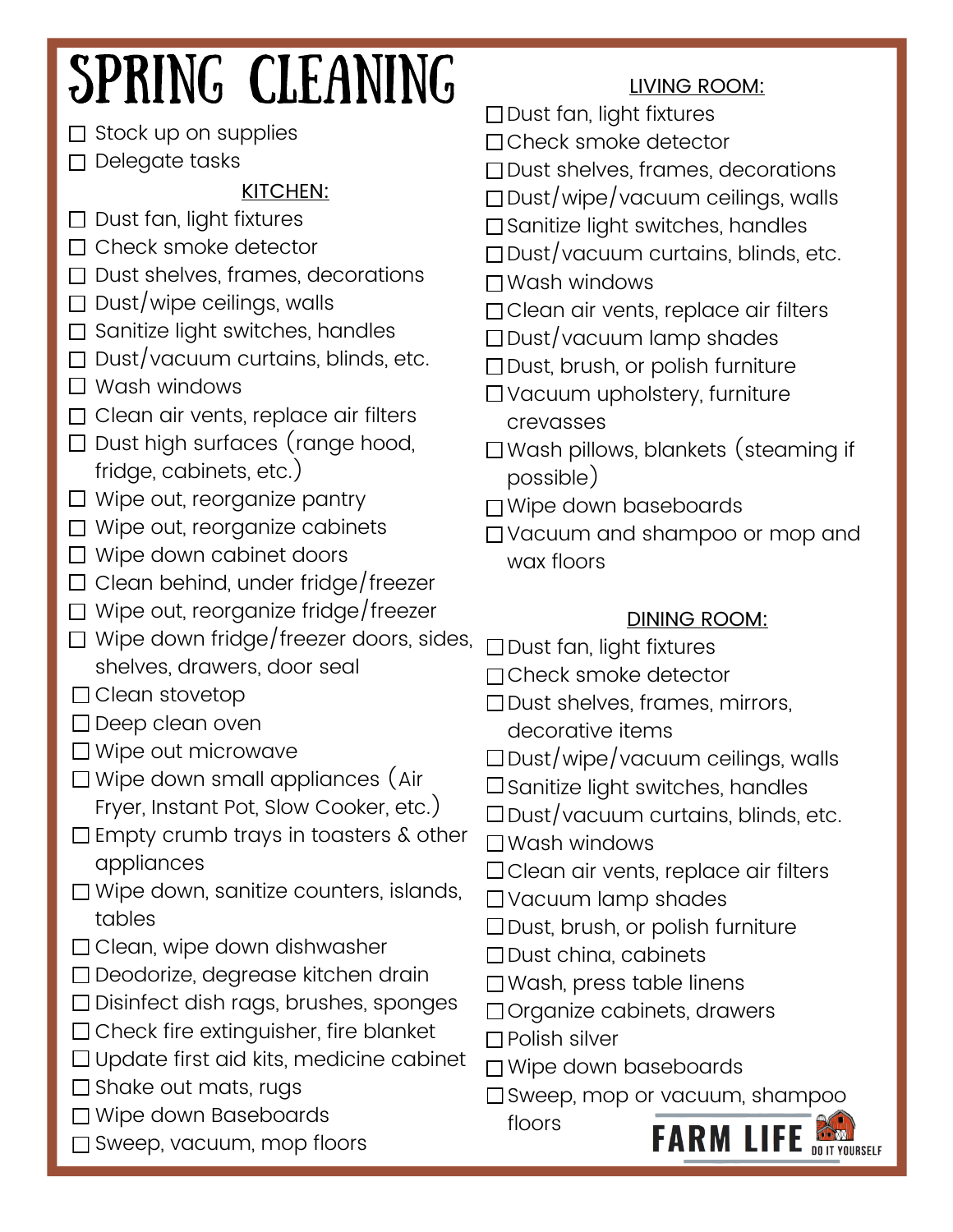## SPRING CLEANING BEDROOM:

## OFFICE:

- $\Box$  Dust fan, light fixtures
- $\Box$  Check smoke detector
- $\square$  Dust shelves, frames, decorations
- $\Box$  Dust/wipe ceilings, walls
- $\square$  Sanitize light switches, handles
- $\square$  Dust/vacuum curtains, blinds, etc.
- $\square$  Wash windows
- $\Box$  Clean air vents, replace air filters
- $\Box$  Dust/vacuum lamp shades
- $\Box$  Dust shelves, books, electronics
- $\Box$  Organize paperwork
	- $\Box$  Recycle  $\Box$  File  $\Box$  Shred
- $\square$  Sanitize remotes, keyboards, mouse, all touch technology
- □ Wipe down baseboards
- $\Box$  Sweep/vacuum floors

## CLOSETS:

- $\Box$  Dust light fixtures, shelves
- $\Box$  Sanitize light switches, handles
- $\Box$  Purge unwanted clothing
- $\Box$  Store fall/winter clothes, accessories
- $\Box$  Replace any buttons, repair tears
- □ Wipe baseboards
- $\Box$  Sweep/vacuum floors

## LAUNDRY ROOM:

- $\Box$  Dust fan, light fixtures
- $\Box$  Check smoke detector
- $\square$  Dust/wipe ceiling, walls
- $\square$  Sanitize light switches, handles
- □ Wipe down washer, dryer
- $\square$  Clean washing machine, empty trap
- $\Box$  Clean dryer lint trap
- $\Box$  Clean behind washer, dryer
- $\Box$  Organize laundry supplies
- □ Wipe baseboards
- $\square$  Sweep, mop floor

- □ Dust fan, light fixtures
- Check smoke detector
- $\Box$  Dust shelves, frames, decorations
- $\square$  Dust/wipe ceilings, walls
- $\square$  Sanitize light switches, handles
- $\Box$  Dust/vacuum curtains, blinds, etc.
- □ Wash windows
- □ Clean air vents, replace air filters
- $\Box$  Dust/vacuum lamp shades
- □ Dust shelves, books, electronics
- □ Organize drawers and closets
- $\Box$  Clean off tables, desks
- $\Box$  Clean, reorganize jewelry
- □ Wash all bedding and pillows
- $\Box$  Rotate mattress
- Clean under bed
- Disinfect toys, remotes, all technology

### BATHROOM:

- $\Box$  Dust fan, light fixtures
- $\square$  Dust/wipe ceiling, walls
- $\Box$  Clean air vents, replace filters
- $\square$  Sanitize light switches, handles
- $\Box$  Dust shelves, decorations
- □ Clean mirrors
- □ Clean, disinfect tub, shower, toilet
- □ Wash shower liners, curtains
- $\Box$  Clean, polish showerhead, faucets
- $\Box$  Clean countertops, sinks
- □ Wipe down organizers, soap dishes, toothbrush holders
- □ Purge old makeup, skin & hair products
- □ Clean makeup and hair brushes, combs, tools
- Update first aid kits, medicine cabinet